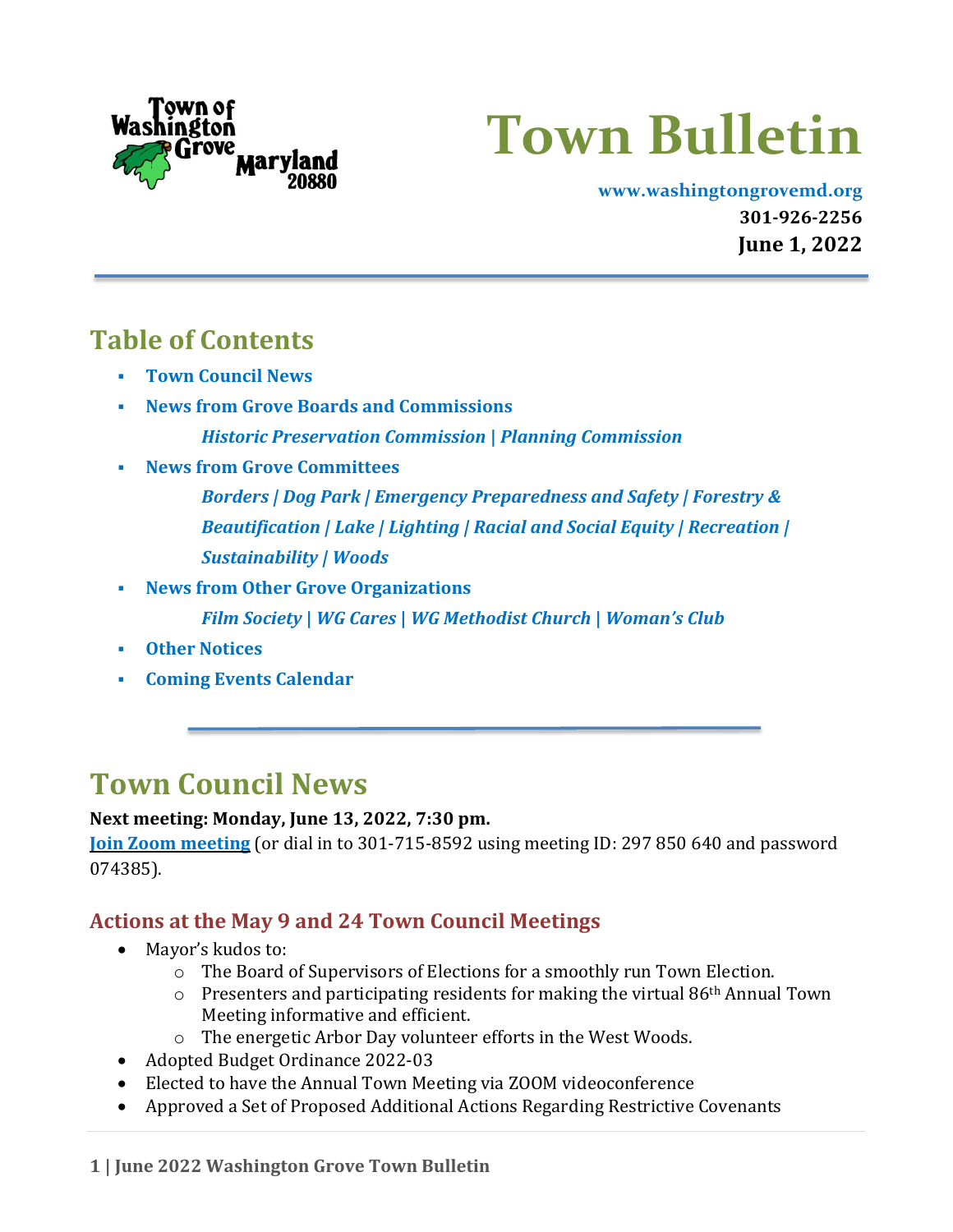- Recognized Patrice Klein for her six years of service to the Grove as Town Councilor (2016 – 2022)
- Elected Darrell Anderson as Mayor Pro Tempore
- Confirmed Mayor's appointment of Christine Dibble to the Planning Commission for the one-year term June 2022 - May 2023.
- Confirmed Mayor's appointment of Robert Johnson to the Planning Commission for the five-year term June 2022 - May 2027.
- Opened and discussed responses to road work request for proposals

#### **Town Council Enacts Ordinance Adopting the Town Budget and Tax Rates for FY 2023**

Maryland law requires municipal budgets to be adopted by ordinance. On May 24, the Town Council affirmed the action taken by the May 14 Town Meeting and enacted Ordinance 2022-03 adopting the identical budget and tax rates.

#### **Council Responsibilities assigned for 2022-2023**

Please see the "Mayor and Town Council; Areas of Responsibility" drop-down menu on the **[TWG](https://washingtongrovemd.org/) [website home page](https://washingtongrovemd.org/)** for a detailed list of Council contacts and responsibilities through May 2023.

#### **Town Meeting News**

**Preservation Award:** to Amy Greenberg for her thoughtful renovations at 303 1st Avenue.

#### **Town Election Results**

Annual Town elections were held Saturday, May 14, with our first in-person voting since 2019. Thanks to all who ran and served, and to those who voted. 180 ballots were cast. John Compton, running unopposed, was reelected as Mayor with 140 votes. Elected to three-year Council terms were Eva Patrone, 133 votes and Darrell Anderson, 122 votes. Patrice Klein received 65 votes.

#### **Town Meeting Adopts FY 2023 Budget and Tax Rate**

The property tax rate for the fiscal year beginning July 1 will be the constant yield rate of \$0.239 per each \$100 of assessed valuation. The dwelling unit charge, tied to the cost of trash and recycling collection, will be \$204 per dwelling per year. Copies of the adopted budget detail are attached and are posted on the Town website at washingtongrovemd.org. If you have questions, please contact Treasurer Jean Moyer at mary.m.challstrom@gmail.com (301-926-4498) or Mayor John Compton at johncompton@me.com (301-330-8264).

#### **[Return to the top of the document](#page-0-1)**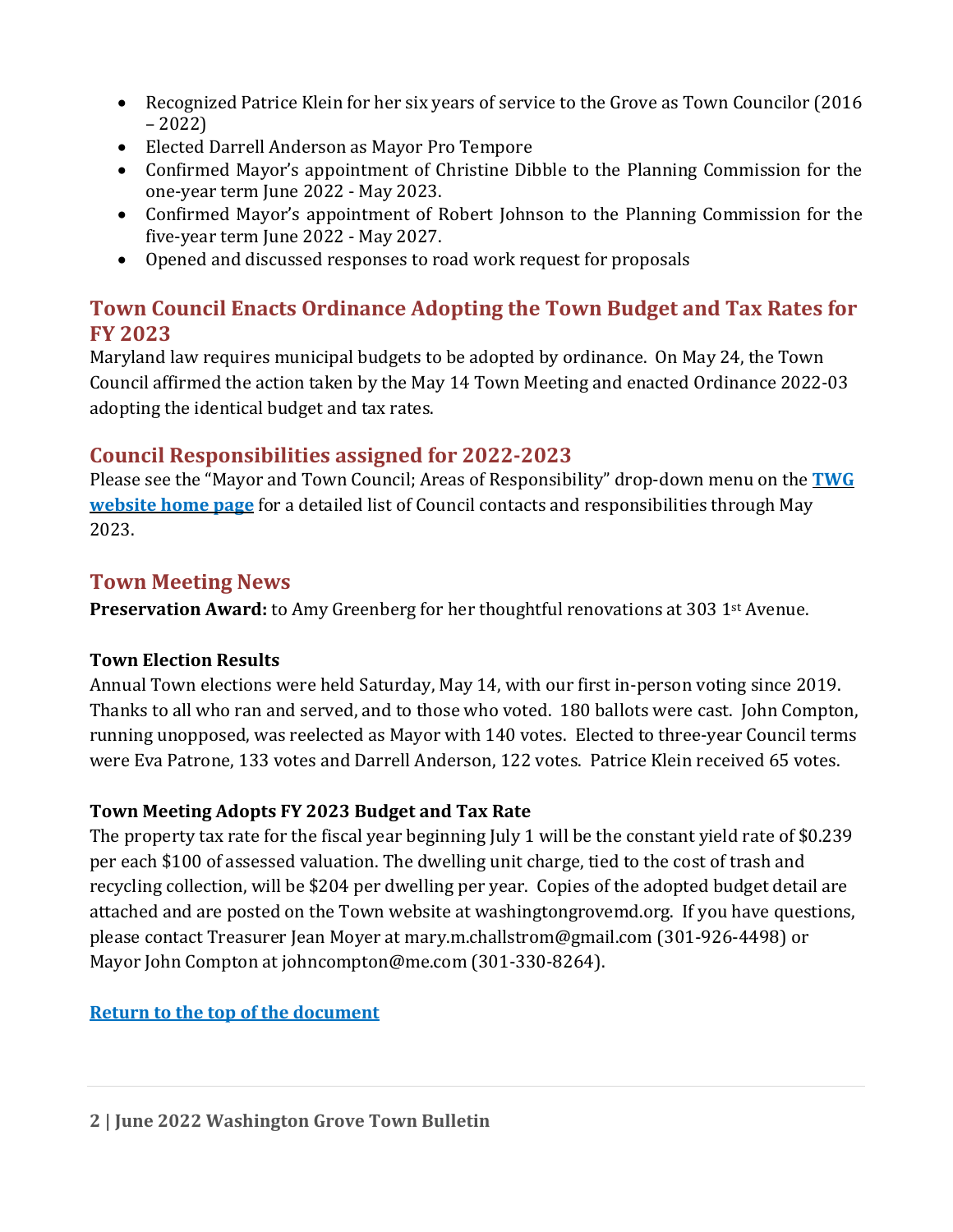# <span id="page-2-0"></span>**News from Grove Boards and Commissions**

## <span id="page-2-1"></span>**Historic Preservation Commission News**

**Next meeting: Tuesday, June 21, 2022, 7:30 pm.** The public is invited to attend this virtual meeting via ZOOM. For a copy of the agenda, email Chair Bob Booher at

**[booherfamily@comcast.net.](mailto:booherfamily@comcast.net) Join Zoom [Meeting](https://us02web.zoom.us/j/3440199688)** Meeting ID: 344 019 9688

#### **Washington Grove's Ties to the Metropolitan Branch of the B&O Railroad**

The Metropolitan Branch of the B&O Railroad, which commenced passenger and freight operations on May 25, 1873, stretched at its completion from the northwest corner of Washington, D.C., to the mouth of the Monocacy River and revolutionized transportation and trade in Montgomery County. Washington Grove had a dedicated stop along the Metropolitan Branch, which carried excursionists and residents to the camp meeting's annual gatherings. In 1873, the railroad built a train depot (no longer extant) at the Washington Grove station. It was a large, frame structure that sheltered an open waiting area.

The Metropolitan Branch was integral to the development of Washington Grove. Indeed, the founders of the camp meeting deliberately selected a site that was located along the route of the railroad, and the popularity of its trains (as many as twenty Sunday excursion trains a day during camp meetings) contributed to 12,000 people attending on a Sunday in 1882. The freight carried on the trains, delivered to Washington Grove's freight yard, brought camp supplies and the building materials used to construct the camp meeting cottages and later era structures.

Following completion of double-tracking between Washington and Gaithersburg by 1893, the railroad expanded its facilities at Washington Grove in 1906 when it built a station house on the opposite side of the tracks from the depot. The station house had a ticket office and separate men's and women's waiting rooms.

The railroad was instrumental in the transition of Washington Grove from a seasonal resort to a thriving suburban enclave. In 1919, there were nine trains stopping at Washington Grove per day, enabling residents to commute to work. With the emergence of the automobile, use of the train declined. The station house was closed in 1954 and torn down soon after. The railroad also fostered the development of Oakmont, the late nineteenth-century subdivision across the tracks from Washington Grove, and the growth of Emory Grove, a nearby Methodist camp meeting established by African Americans.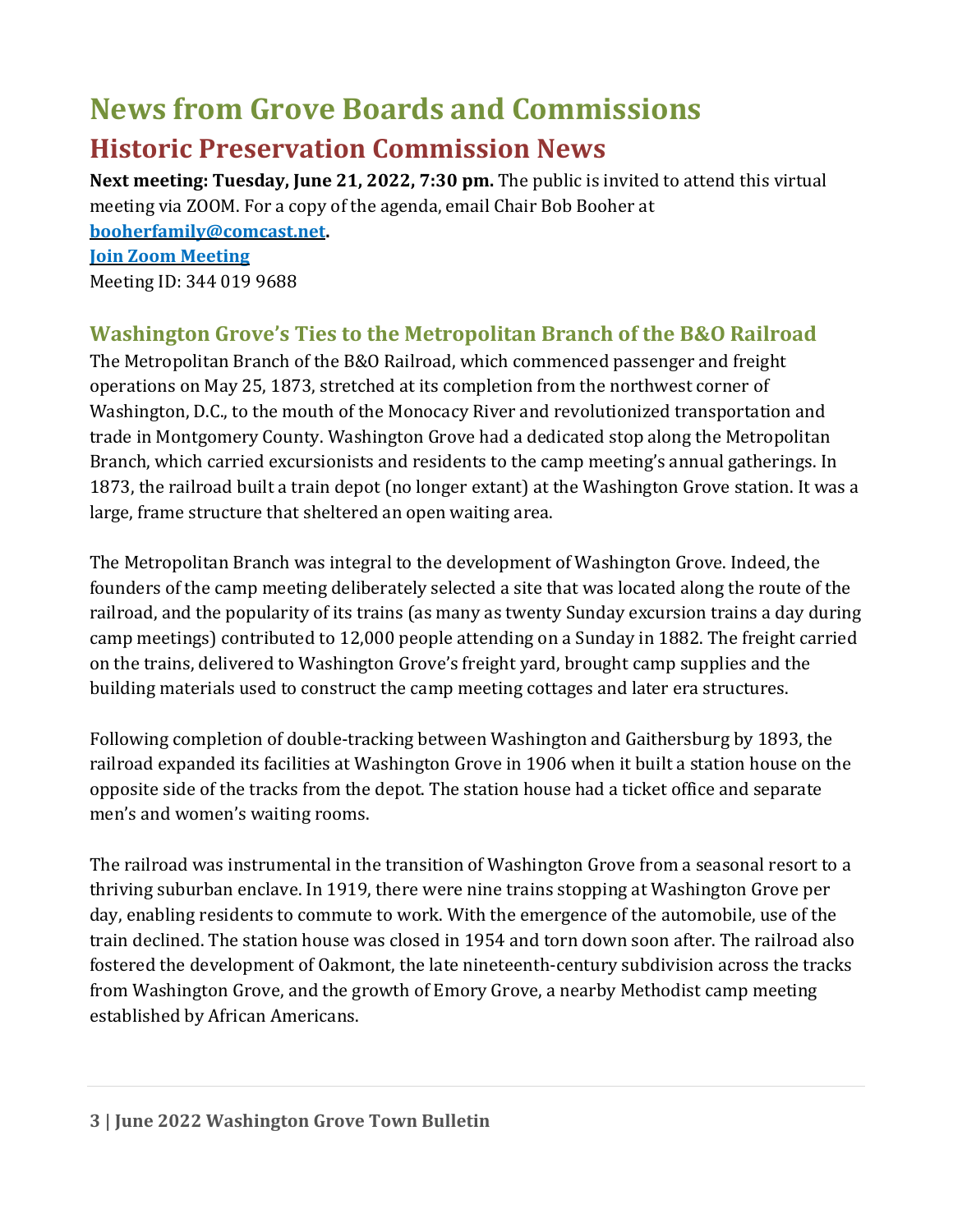*(Note: The Metropolitan Branch of the B&O is listed on the Maryland Inventory of Historic Properties and was determined eligible for the National Register of Historic Places in 2000 due to its significance in the areas of architecture, community planning, economics, engineering, exploration/settlement, industry, transportation, and local history.)*

Today a segment of the 66-foot-wide railroad corridor extends along the southern municipal boundary of Washington Grove and the northern edge of the rail corridor forms part of the boundary of the historic district. Views in both directions along Railroad Street of the railroad corridor and Washington Grove station, views from Railroad Street of the Humpback Bridge and its approaches, and views north from Railroad Street along Grove Avenue and Grove Road were important to the experience of arriving at or departing from Washington Grove, and these views continue to contribute to the setting of the historic district.

#### **Humpback Bridge**

In the 1870s, the B&O Railroad built a timber, pony truss bridge about 600 feet northwest of the Washington Grove station. Called the Humpback Bridge after its distinctive shape, the structure greatly facilitated local travel, trade, and communication by providing a safe above-grade crossing at a blind curve in the tracks. By 1945, the bridge had become dilapidated, and, in response to complaints from Washington Grove residents, the railroad replaced the nineteenthcentury structure with a new bridge in the same location. The new bridge was a three span, timber bridge with a humpback shape.

In 1986, CSX Transportation took over ownership and authority of the B&O line, and two years later carried out a major rehabilitation that replaced the timber beams with steel I-beams. Additional changes occurred in 2001, when the bridge was re-decked and the railings were replaced, and in 2009, when the timber bents supporting the bridge superstructure were replaced in kind. The most recent rehabilitation occurred in 2014. At that time, the bridge superstructure was disconnected from the approaches and substructure and demolished. The cap timbers of the bents were replaced with new cap timbers to raise the height of the bridge and support five new curved, steel I-beams. New wood decking cut to the original 22-inch width and new laminated guardrails were also installed. The rehabilitation preserved or replaced inkind the character-defining elements of the structure related to its dimensions, details, profile, approaches, and landscape, and did not impact its eligibility for the National Register.

(*Note: In 2009, the Humpback Bridge was determined eligible for the National Register of Historic Places due to its significance in the areas of transportation and community planning. As one of only two bridges built by the B&O over the Metropolitan Branch, the Humpback Bridge is also significant as a scarce historic resource. The other, the 1918 Talbot Avenue bridge, a steel*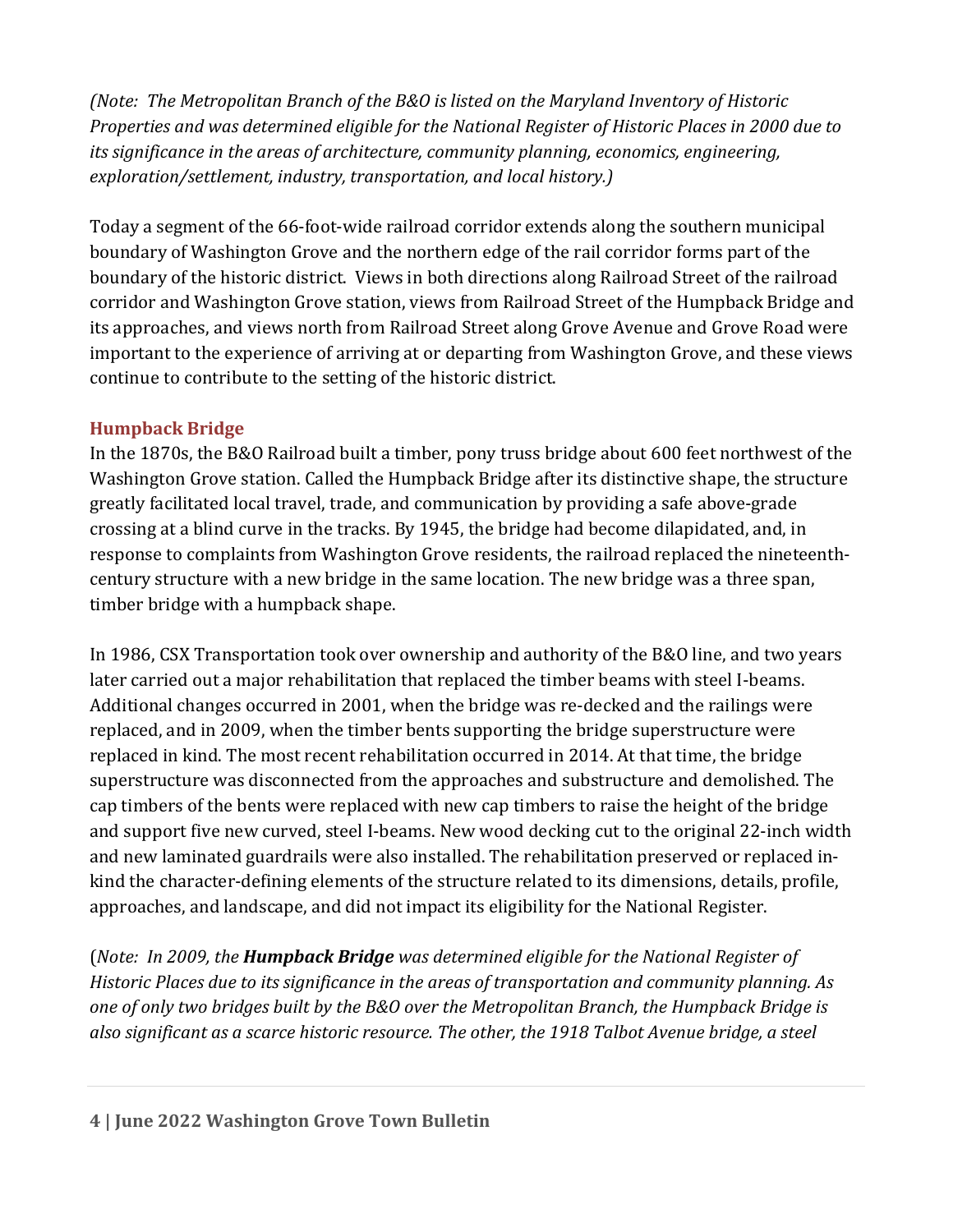*girder bridge near Silver Spring, in the way of construction of the Purple Line light rail project; was demolished in 2019.)*

#### **Railroad Park**

Railroad Park, a small parcel of land on the south side of Railroad Street between Washington Grove Lane and Hickory Road, is owned by the town and comprised of land that was part of the original tract acquired by the Washington Grove Camp Meeting Association in 1873. It consists of a turf lawn informally planted with small trees and shrubs, and sits in the shadow of the silos and former feed mill at 671-681 East Diamond in adjacent Gaithersburg. Salvaged railroad ties are used as retaining walls in the park. Dedicated in 2003, the park commemorates Washington Grove's historic ties to the B&O Railroad.

#### **Looking For a Historic Preservation Commission Alternate**

The Historic Preservation Commission is also looking for a volunteer to serve as the Alternate. If you have an interest in historic preservation in Washington Grove, or would like to become more knowledgeable, and are ready to get more involved and help your Town, please contact the Town Office or one of the current HPC members. As Alternate you participate in HPC meetings (3rd Tuesday of the month) and vote when a full member is absent.

#### **[Return to the top of the document](#page-0-1)**

## <span id="page-4-0"></span>**Planning Commission News**

**Next meeting: Wednesday, June 1, 2022, 7:30 pm.** The public is invited to attend this virtual meeting via ZOOM. As part of the Town's response to the COVID-19 crisis, this Planning Commission Meeting will be conducted online, rather than in person. Residents and the public may access these meetings **by Zoom [videoconference,](https://us02web.zoom.us/j/88137135118)** or dial in to 301-715-8592, meeting ID: 881 3713 5118 and following the audio instructions.

In addition to the regular meeting on June 1, the PC will also have a **SECOND meeting on Wed. June 15 at 7:30 pm.** The Zoom URL will be the same as above. This will be a joint meeting with the Historic Preservation Commission. We plan to discuss ordinance revision needed to make the process more flexible for homeowners on very small lots. Our goal is to enable home modifications that make houses more livable. These modifications can be difficult to implement under our current ordinances.

Please make sure your name is associated with your zoom device in order to be admitted from the Waiting Room.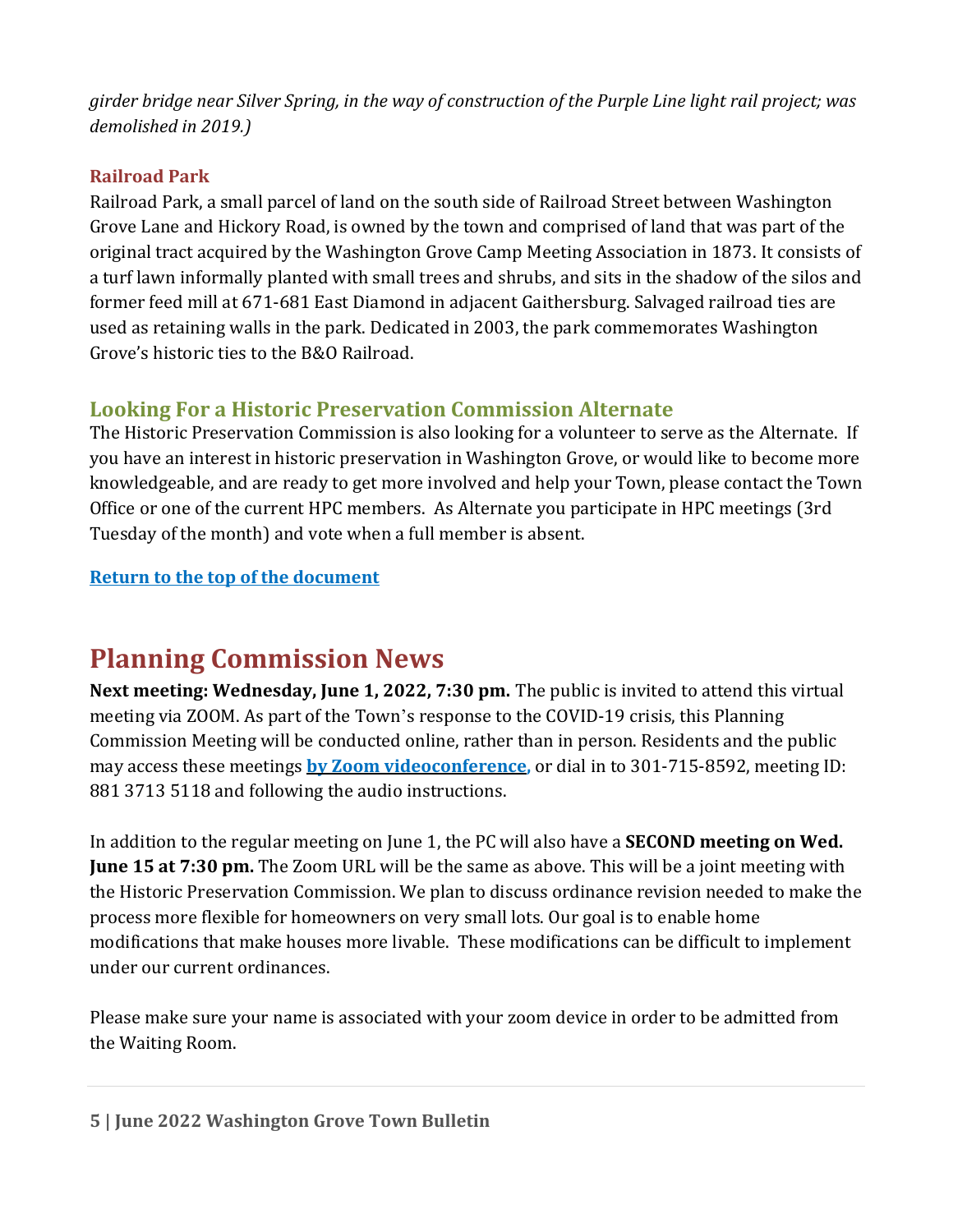#### **Building Permit Submission Deadline**

The deadline to submit a building permit application for approval by the Planning Commission and review by the Historic Preservation Commission is **the 2nd Wednesday of the month** prior to the PC meeting at which the permit will be reviewed (this will be in the following month). This timing ensures the HPC will be able to complete a formal review before the PC meeting as this review is required for the PC to approve the permit in a timely fashion. If you are considering any renovation or building project at your house, be sure to get a copy of the procedures to apply for a Town Building Permit which will help you through the Town's process.

#### **Building Permits Approved in June**

• None

#### **Public Ways & Property Permits (PW&PP) Approved in June**

• None

#### **Looking For a Planning Commission Alternate**

Interested in getting more involved in Town affairs? The Planning Commission needs a volunteer to serve as the Alternate. The Alternate participates in the PC meetings (1st Wednesday of the month) and votes when a full member is absent. To explore volunteering, please contact the Town Office or one of the current PC members.

**[Return to the top of the document](#page-0-1)**

# <span id="page-5-0"></span>**News from Grove Committees**

## <span id="page-5-1"></span>**Border Committee News**

## **Next Meeting: Thursday, June 9, 2022, 7:30 pm.**

**Join [Zoom Meeting](https://us06web.zoom.us/j/82029329650)** 

The Border Committee will be updating its name soon with the "Gateway Committee" being the leading contender. Other suggestions are welcome (send to **[pnagrod@msn.com](mailto:pnagrod@msn.com)**). With one Welcome Sign gracing the Daylily/WGL entrance to Town, the BC will soon be planting the remaining two signs at the Robert's Oxygen and Commercial Corner entrances. Remember, the goal is to remind drivers that they are driving "through" a town and not on a highspeed bypass.

Present projects include improving the safety and appearance of the passage from the RR Street Marc Station crosswalk to Grove Avenue; reclaiming the WGL entrance to Grove Avenue by opening the walkway to pedestrians; placing identity fencing along sections of the West Woods;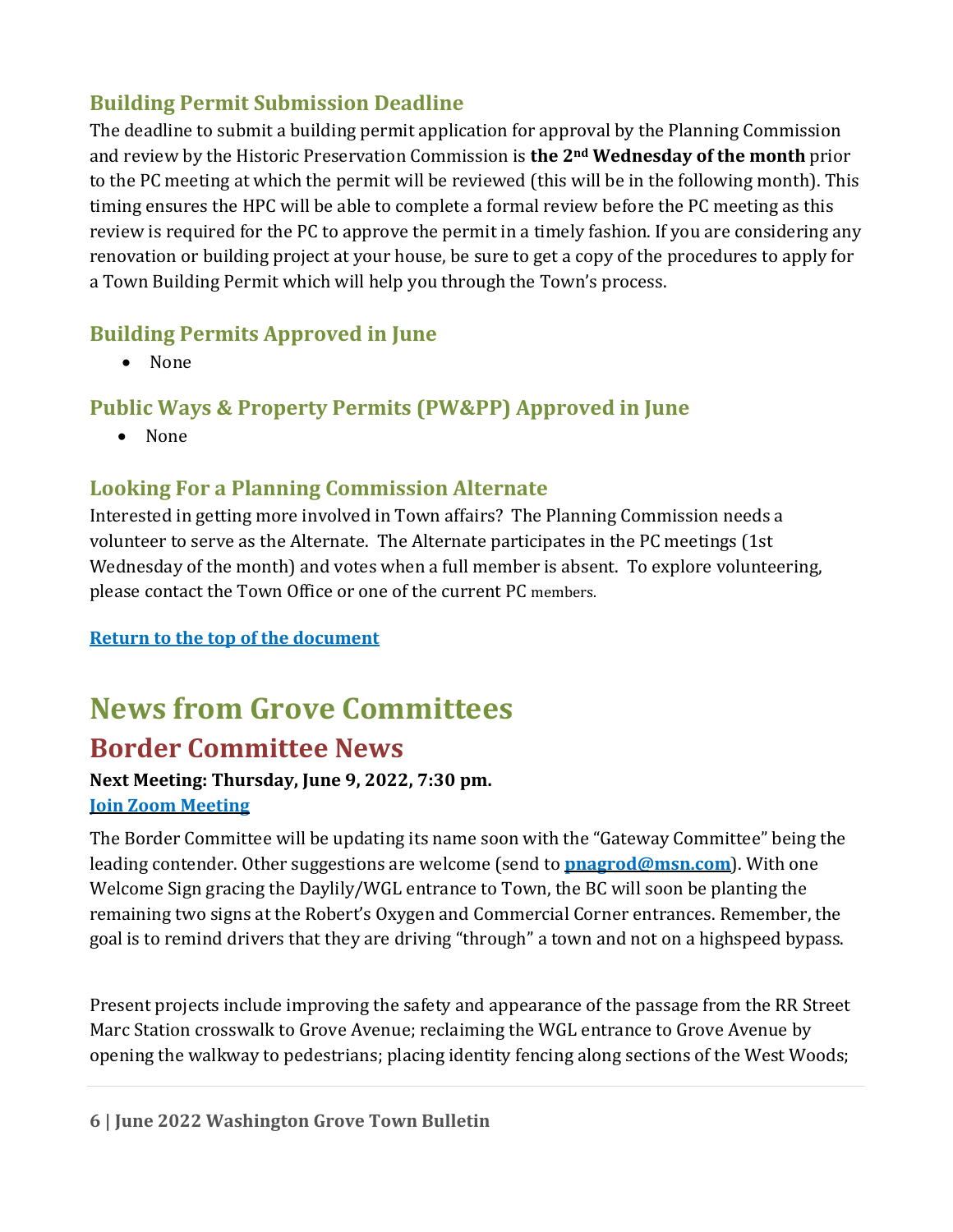working on various safety issues at the Commercial Corner; and organizing the design and implementation of a beautification plan for the entrances to Oak and Center Street at WGL.

Please note that all these projects are an integrated effort by relevant committees such as HPC, F&B, Woods, Safety, RASEC and Council members.

**[Return to the top of the document](#page-0-1)**

<span id="page-6-0"></span>**Dog Park News** No news this month!

#### **[Return to the top of the document](#page-0-1)**

## <span id="page-6-1"></span>**Emergency Preparedness and Safety Committee News**

**Next Meeting: Thursday, June 23, 2022, 7:30 pm.**

**[Join Zoom Meeting](https://us02web.zoom.us/j/83676511637?pwd=VTlVeU1Wb1pERzQ3d2hmYkpiTmFCZz09)** By Phone: 301 715 8592 Meeting ID: 836 7651 1637 Passcode: 886855

#### **Hurricane Season Has Begun**

**Above normal hurricane activity predicted for 2022:** NOAA forecasters are predicting aboveaverage hurricane activity this year — which would make it the seventh consecutive aboveaverage hurricane season. NOAA's outlook for the 2022 Atlantic hurricane season, which extends from June 1 to November 30, predicts a 65% chance of an above-normal season, a 25% chance of a near-normal season and a 10% chance of a below-normal season. Please see the **[NOAA.gov](https://www.noaa.gov/news-release/noaa-predicts-above-normal-2022-atlantic-hurricane-season)  [website](https://www.noaa.gov/news-release/noaa-predicts-above-normal-2022-atlantic-hurricane-season)** for more information.

**The best time to prepare for a hurricane or severe storm is before hurricane season begins on June 1**: It is vital to understand your home's vulnerability to flooding and wind. You can view a **[checklist of things to do BEFORE hurricane seasons begins](https://www.weather.gov/safety/hurricane-plan) at Weather.gov.** 

**We are actively seeking new committee members.** One committee goal is to promote a shared sense of preparedness, vigilance, and resilience to help strengthen our community. We welcome your input and ideas on how to achieve this and any other goals related to preparedness and safety. Please join us at our next meeting.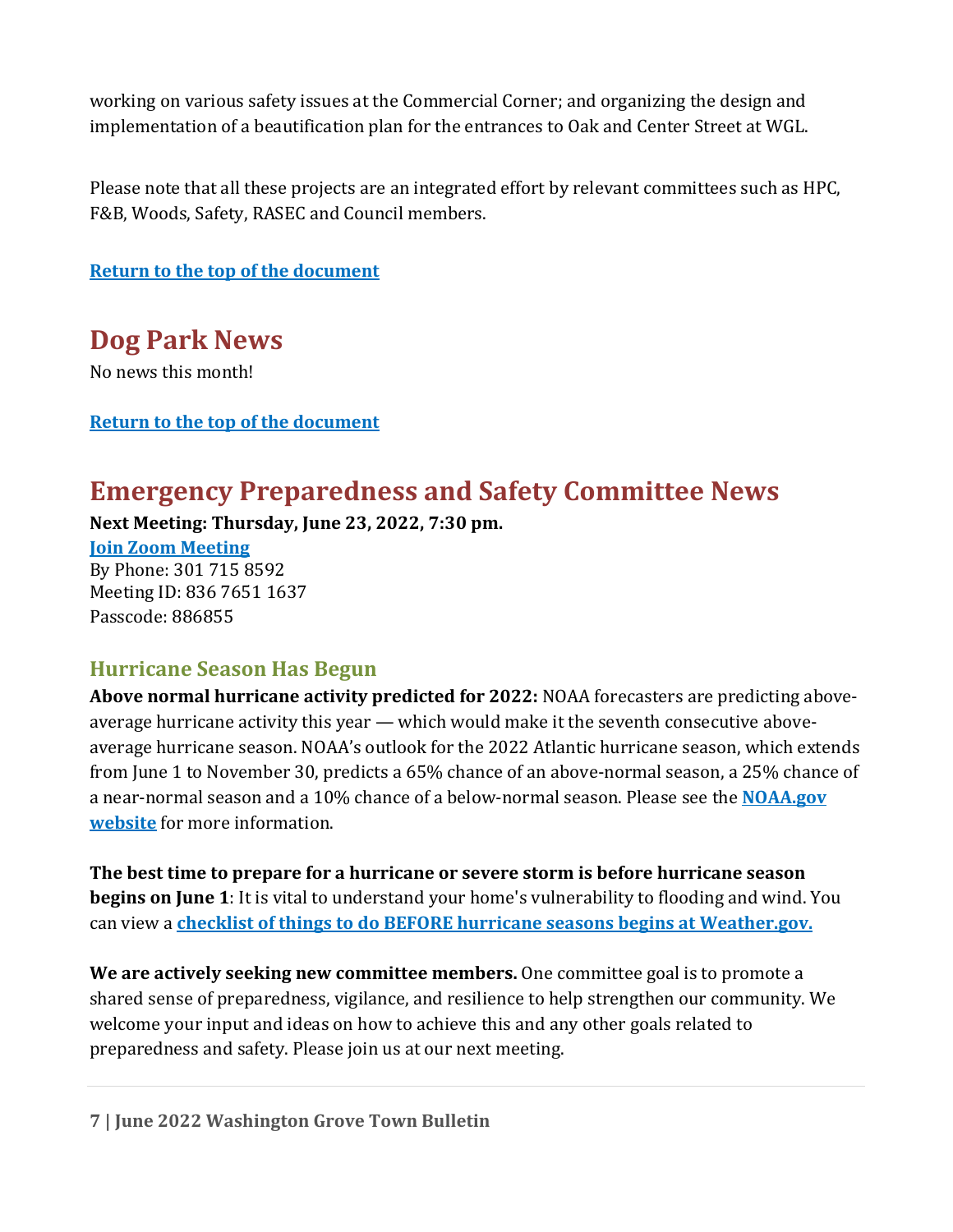#### **We are Actively Seeking New Committee Members**

One committee goal is to promote a shared sense of preparedness, vigilance, and resilience to help strengthen our community. We welcome your input and ideas on how to achieve this and any other goals related to preparedness and safety. Please join us at our next meeting.

#### **[Return to the top of the document](#page-0-1)**

## <span id="page-7-0"></span>**Forestry & Beautification News**

#### **Next Meeting: Wednesday, August 10, 2022, 7:30 p.m.**

The spring planting has gone well with an additional eleven trees planted along Grove Avenue and in the Circle environs. We also planted eleven hickory saplings distributed throughout the Town. The Woods Committee added four hickories in the East Woods.

The Forestry and Beautification Committee takes a break over the summer. Our next regular (Zoom) meeting will be Wednesday August 10 to start planning for the fall season tree planting. We hope you'll be able to join us!

If you have a suggestion for where a new tree is needed, please contact one of the F&B Co-Chairs Georgette Cole (**[georgettewg@gmail.com](mailto:georgettewg@gmail.com)**) or Audrey Maskery (**[trees.beautification@gmail.com](mailto:trees.beautification@gmail.com)**) or our Council Liaison Barbara Raimondo (**[baraimondo@me.com](mailto:baraimondo@me.com)**).

Our Trees in the Grove series (by Jay Everhart, FnB member and Master Gardener) focuses this month on "Living Fossil Trees". Not sure what those are? **[Read about them here!](https://washingtongrovemd.org/committee-news/forestry-beautification-news/flora/living-fossil-trees/)**

#### **[Return to the top of the document](#page-0-1)**

## <span id="page-7-1"></span>**Lake Committee News**

**Next Meeting: Thursday, June 16, 2022, 7:30 pm [Join Zoom Meeting](https://us02web.zoom.us/j/87172976940?pwd=VzFieWh6TU5MK2xxU0dPUEVIOEhYZz09)**

The Lake Committee meets the 3<sup>rd</sup> Thursday of every month at 7:30 via Zoom, until we can meet at the Town Hall. We are planning for swim lessons, lifeguards, and making the lake even better for this summer. New members welcome and encouraged! Call John Hutchinson or Tom Land if you have any questions or suggestions.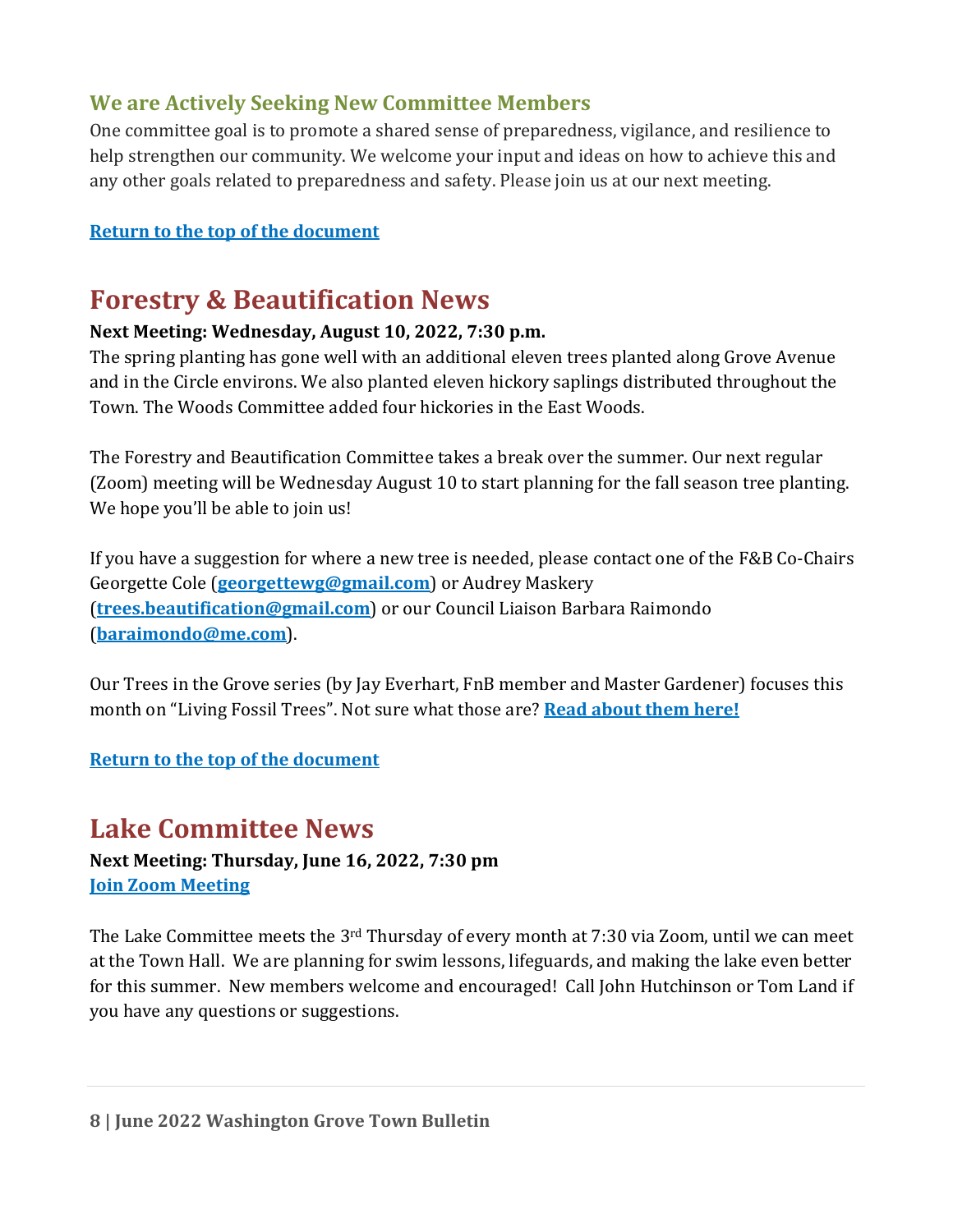#### **Lifeguards**

Lifeguards are needed for Maple Lake this summer. Pay is \$17.00 per hour. Lifeguard hours are from 12noon - 6pm, seven days a week (includes ½ hour break). Lifeguards must be certified in Lifesaving, CPR, and First Aid (we can help you pay for the training). Call Tom Land or John Hutchinson for details.

#### **Swim Instructor**

A swim instructor is needed for Maple Lake (weekday afternoons). Pay is \$20/hour. Call Sung Chang or John Hutchinson for details.

#### **[Return to the top of the document](#page-0-1)**

## <span id="page-8-0"></span>**Lighting Committee News**

**Next Meeting: Wednesday, July 20, 2022 at 7:30 pm (***There will be no meeting in June.***)**

The Lighting Committee has been exploring dark sky options and would like to share with residents an **[excellent short video](https://assembly.chq.org/chautauqua-dark-sky-initiative-2022/videos/chq-dark-sky-initiative)** about another small historic town and their work with streetlights and their dark sky initiative.

#### **All are welcome to join in!**

We have set up our Zoom link to be a recurring meeting so that the Zoom link will remain consistent.

**Join Zoom Meeting <https://us02web.zoom.us/j/9617980177>** Meeting ID: 961 798 0177 One tap mobile and follow directions. +13017158592

Questions, ideas or concerns? Please contact Virginia Quesada at 301 706-7933 (cell) or **[vq@qmediainc.com](mailto:vq@qmediainc.com)**, or Robert N. Johnson at **[rnj@elecdev.com.](mailto:rnj@elecdev.com)** 

**[Return to the top of the document](#page-0-1)**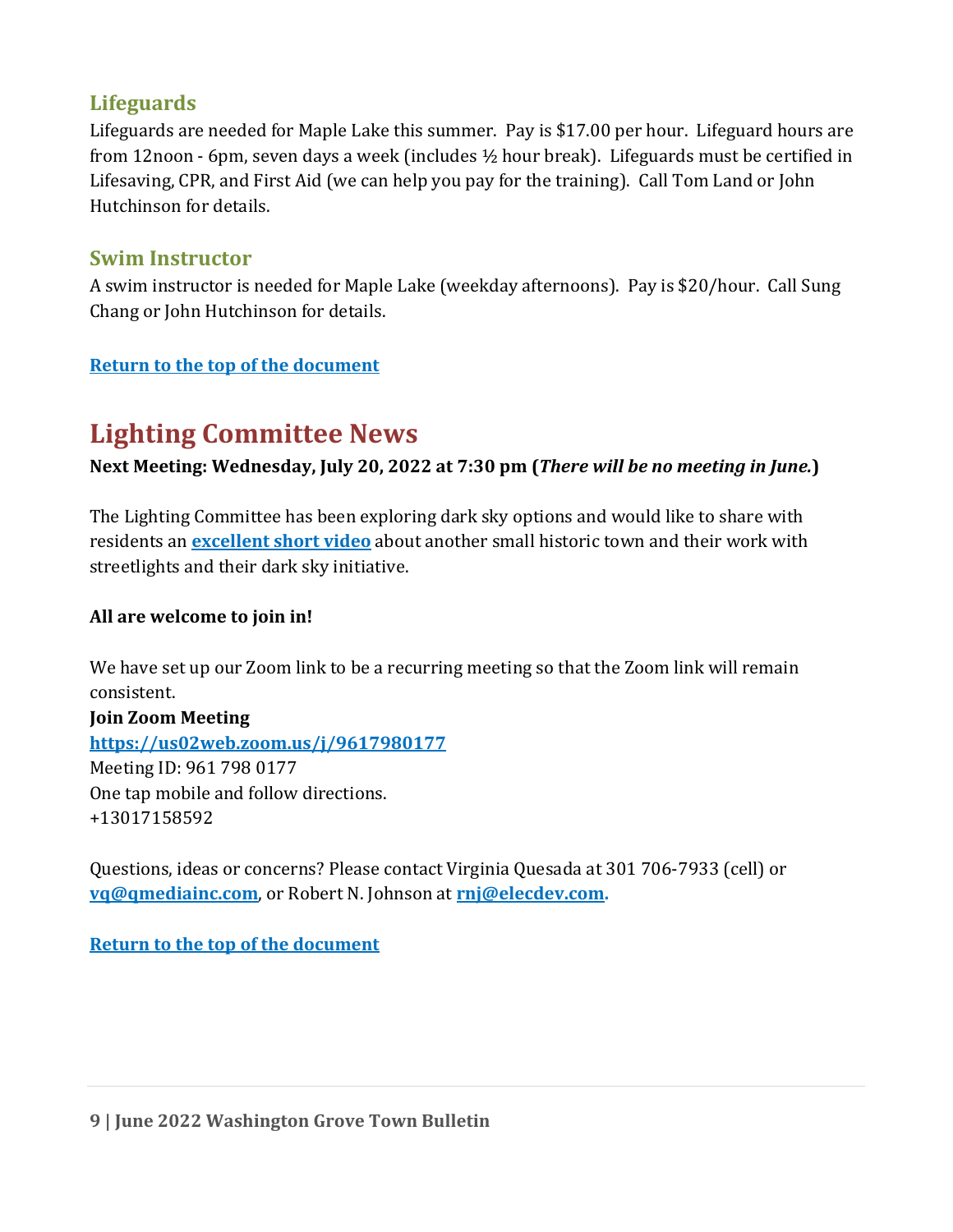## <span id="page-9-0"></span>**Racial and Social Equity Committee**

#### **Next meeting: Sunday, June 12, 2022, 2:00 pm.**

All are welcome! Folks who would like to attend should email **[racialequitywg@gmail.com](mailto:racialequitywg@gmail.com)** to get the Zoom link.

We all grieve the loss of life in any act of violence, most recently in Uvalde and Buffalo. The motivating ideas for the shootings run deep in American culture, and especially since the murder of George Floyd, communities across the country have sought ways to address or work against those ideas. In Washington Grove, community members formed a committee named the "Racial and Social Equity Committee" (RASEC) to see what might be done to promote racial and social justice and equity. At the same time church members from the Washington Grove and Emory Grove United Methodist churches began similar work through the Racial Justice Coalition.

We'd like to share with you a coming event that has sprung out of these groups. We are sponsoring a community walk from Emory Grove to Washington Grove, with stops at important historical sites along the way, followed by a community meal at McCathran Hall. A brochure will provide brief historical summaries about the sites, some of which include information about the role race has played. The acknowledgment and telling of the full story can be a way to bring about trust and better relationships with our neighbors. This is particularly timely, given that a new Emory Grove community is being planned and built!

Please join us on Sunday, June 5 at 2pm meeting at Johnson's Park (18000 Washington Grove Ln) to start the walk of about 1.2 miles and enjoy a light meal with provided by our Emory Grove neighbors at McCathran Hall at 3:30 pm. A map is provided so that people can do a self-guided tour either walking or driving. Feel free to participate in any part of the event. Please register at **<https://rebrand.ly/q65avq9>** .

#### **[Return to the top of the document](#page-0-1)**

## <span id="page-9-1"></span>**Recreation Committee News**

**Next meeting: Wednesday, June 3, 2022, 7:30 pm. [Join Zoom Meeting](https://us02web.zoom.us/j/83858545352?pwd=dXdjdUlabUJhSHFYbys1dUxvV0ZIQT09)** Meeting ID: 838 5854 5352

#### **Music Weekend is Back!**

**Music Weekend Schedule June 24, 25, 26**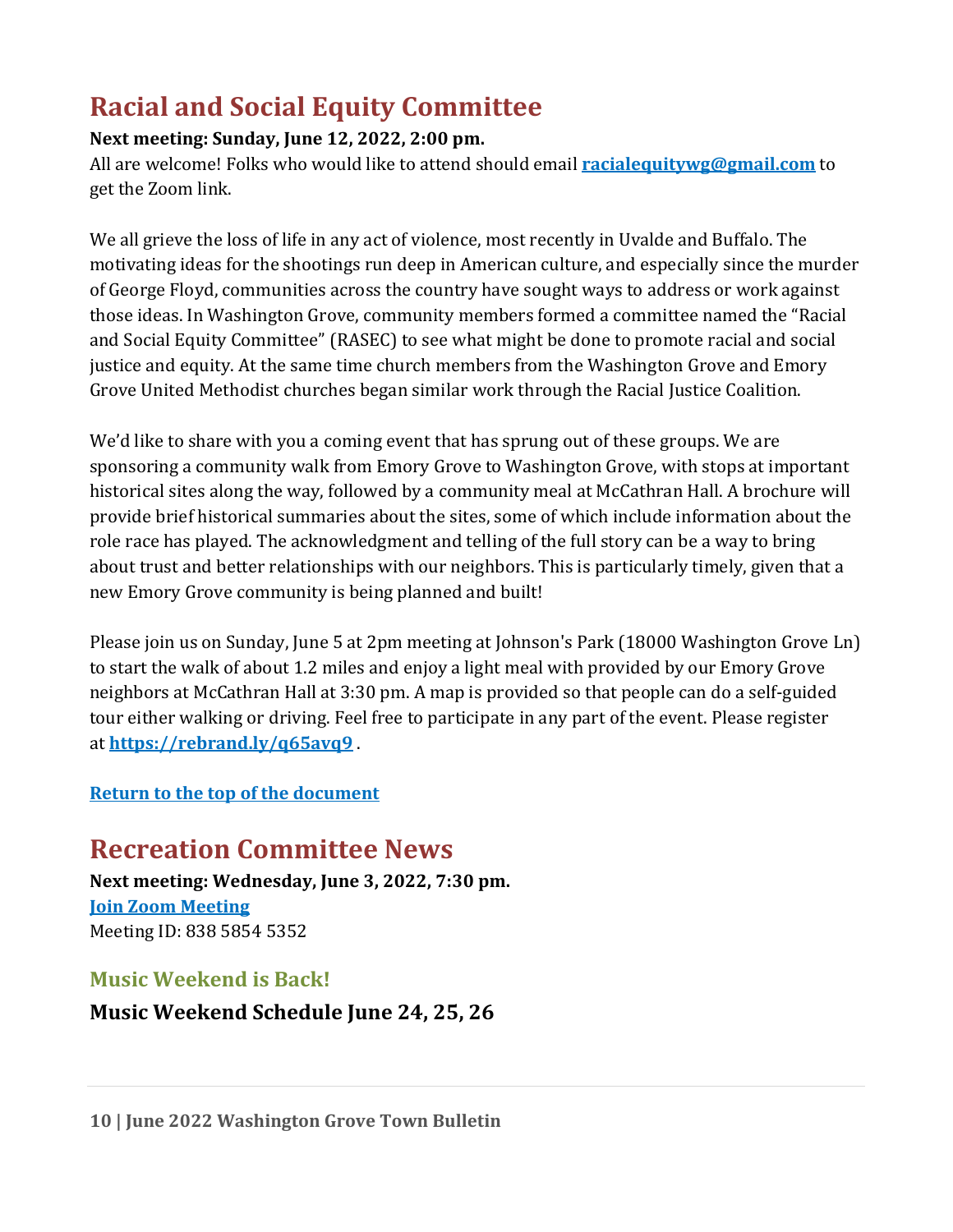#### **Friday June 24**

**Time: 7:30-9 pm Location: Maple Lake Contact: Em Cavey 240-838-1840 via text or call**



Bring friends, voices, instruments, cell phones for lyrics, and lawn chairs to an outdoor tune-full evening with neighbors to launch the 2022 Music Weekend!

#### **Saturday June 25**

**Youth Recital Time: 10 am -11:30 am Location: McCathran Hall Contact: Renee Moloznik Email: [rlmoloznik@gmail.com](mailto:rlmoloznik@gmail.com)**

**Calling all Young Musicians, Singers, and other Artistic Performers for Music Weekend!**  Washington Grove's Annual Youth Recital and Reception will be on Saturday, June 25th from 10:00 -11:30 am at the McCathran Hall.

All are encouraged to perform, by playing an instrument, singing, reciting poetry, dancing or any other musical or performance related activity. College age participants are encouraged to perform as well, as are inter-generational family acts!

If you would like to participate, please send Renee Moloznik, **[rmoloz@hotmail.com](mailto:rmoloz@hotmail.com)**, the following information:

- Name of performer
- Instrument(s) (if any)
- Name of composer and piece (or, if not music, name of performance)
- Approximate amount of time performance will take
- Name of accompanist (if any)

We need to have this information by Sunday, June 19, to prepare the program. If you are in need of an accompanist, please make your own arrangements.

#### **Saturday June 25th**

**Band and Dancing Event Time: 6-9:00pm Location: Gazebo Contact: Peter Nagrod Email: pnagrod@msn.com** 

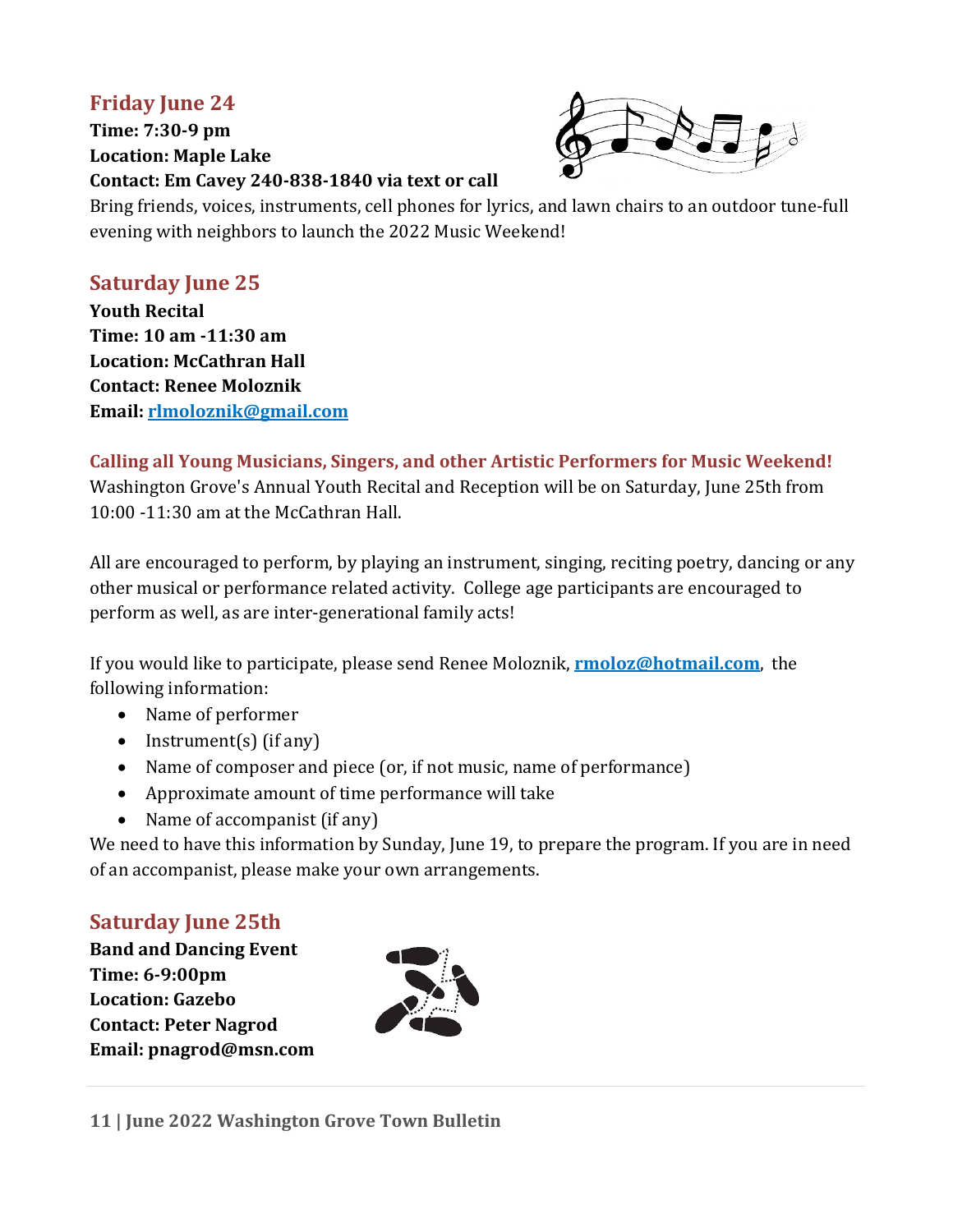Please join us at the Gazebo for music and dancing Saturday, June 25th at 6pm! BYO dinner, drinks, lawn chairs for your family (This is not a potluck). We will celebrate the kickoff to summer with music, dancing and fun! Look forward to seeing everyone!

#### **Sunday June 26**

**Jazz Breakfast Time: 10:30 am - Noon Location: Gazebo Contact: David Harmon email: [davidharmon77@gmail.com](mailto:davidharmon77@gmail.com)  Carol Samour email: [carolsamour@gmail.com](mailto:carolsamour@gmail.com)**

Good News! The Jazz Breakfast will return after a two-year absence to finish off Music Weekend in Washington Grove. It will take place from 10:30 am to 12 pm on Sunday June 26. We will have the same group of young jazz musicians who have played for us in the past. In lieu of potluck, we will be providing bagels, doughnuts, juice and coffee.

#### **[Return to the top of the document](#page-0-1)**

## <span id="page-11-0"></span>**Sustainability Committee**

**Next Meetings: Tuesday, June 7, 2022 and Tuesday, July 5, 2022, 7:30 pm via ZOOM Videoconference. [Join Zoom](https://us02web.zoom.us/j/3440199688) Meeting** Meeting ID: 344 019 9688

#### **"Electric Earth Day" a Success!**

On April 23, Washington Grove celebrated "Electric Earth Day" where town residents displayed their electric vehicles and a wide variety of electric yard equipment in Woodward Park. About 80 people, including at least 16 children, came to learn from their neighbors about the cars and tools.

Nine cars—plug-in hybrids and all-battery operated—drew a lot of attention and gave prospective drivers of electric cars an opportunity to ask questions, check out the cars, and think about what their next car might look like. Battery-operated and corded electric mowers, mulchers, trimmers, and leaf blowers were on display to examine and compare. Kids created a giant tree, enjoyed art projects, and checked out environmental books to take home.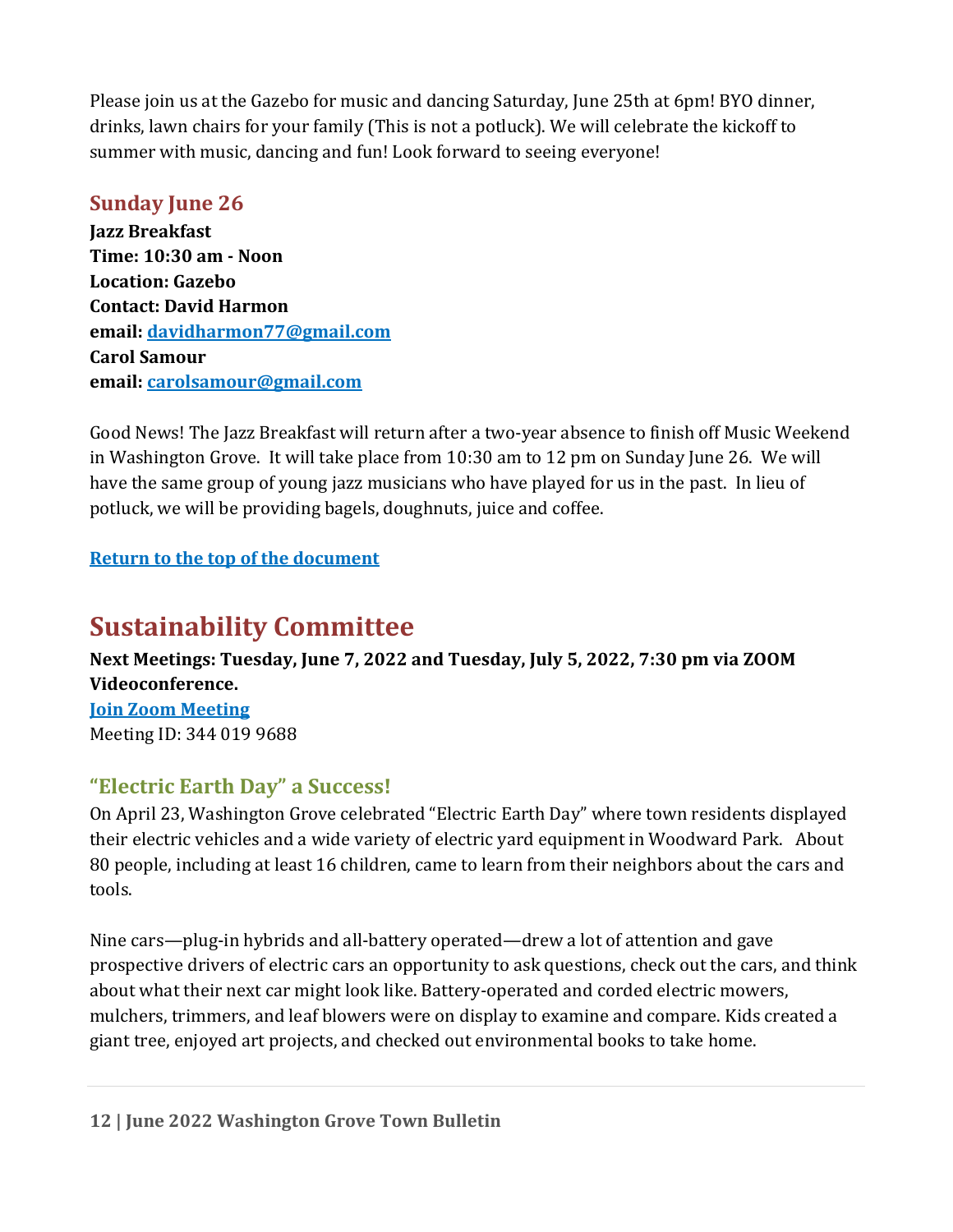Also, visiting Washington Grove were representatives from Utility Adviser to facilitate signing up for solar-generated electricity from Maryland solar farms; Groundswell, a non-profit organization that fosters clean energy programs with an emphasis on equity; and A.I.R. Natural, Organic Lawn Care, a company that uses only battery-operated equipment for lawn maintenance, including an intriguing robot that quietly cuts your lawn day or night.

The Sustainability Committee is grateful to all who loaned their cars and yard equipment for this event and invested their time to help others in town learn about the options available to shift away from cars and tools that depend on gasoline.

#### **Maryland's New Law: "The Climate Solutions Now Act of 2022"**

A new law, "Climate Solutions Now Act of 2022" went into effect in Maryland on June 1, setting aggressive targets for our State that will require significant alterations in energy usage in our vehicles and homes and at worksites, farms, and power plants.

Maryland's prior goal to lower the State's greenhouse gas (GHG) emissions by 40 percent by 2030 (compared to 2006) is reset to a 60-percent reduction by 2031. A target is set to achieve net-zero GHG emissions in Maryland's economy by 2045. The goals are among the most ambitious in the country at this time.

The law requires big change in the construction and maintenance of buildings. Beginning in 2025, emissions resulting from heating buildings over 35,000 square feet must be measured and reported annually. With certain exemptions, by 2030, building emissions will have to be lowered by 20 percent below the 2025 level and be net-zero in carbon emissions by 2040.

By 2027, electric utility programs to promote energy conservation will have to achieve a rate of 2.5 percent reduction in electricity sales per year. By 2030, at least 75 percent of electricity purchased for use at State facilities will be required to come from no- or low-carbon sources.

The Maryland Commission on Climate Change will establish four new working groups:

**1. Just Transition Employment and Retraining** to study the number of jobs created; the projected inventory of jobs, skills, and training required; and the workforce disruption expected due to the transition to a low-carbon economy.

**2. Energy Industry Revitalization** to focus on small businesses and the impacts of their transitioning to renewable energy.

**3. Energy Resilience and Efficiency** to address infrastructure improvements, transmission efficiency, and battery backup viability.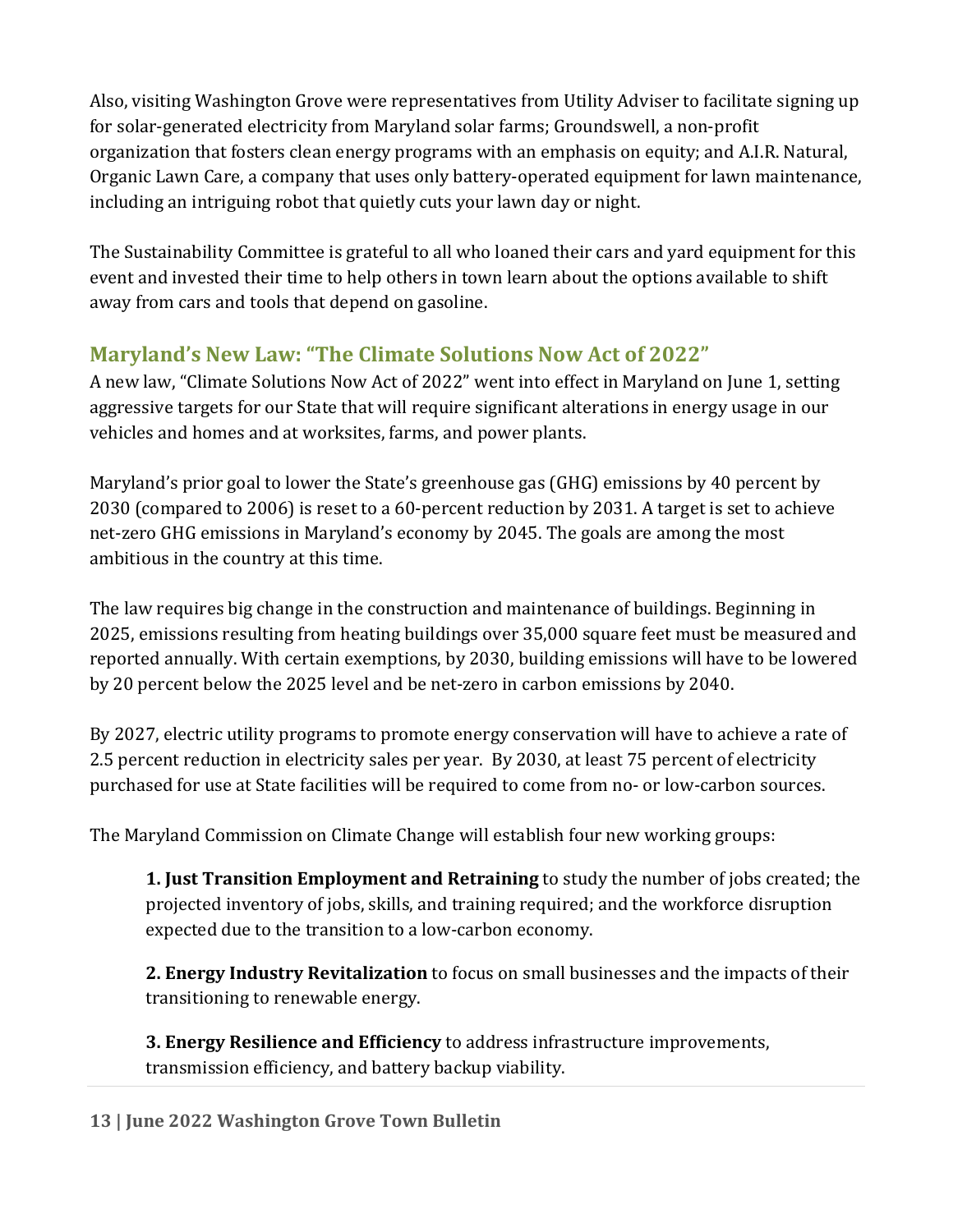**4. Solar Photovoltaic Systems Recovery, Reuse and Recycling** to focus on recycling, disposal, and decommissioning of the systems.

Many other climate concerns are covered by this substantial law, including shifting to zeroemission school buses; converting the state-owned passenger car fleet to 100 percent zeroemissions by 2031 and the entire light-duty fleet by 2036; assisting communities with high poverty, high non-white population or low English proficiency; expanding of the mission of the Chesapeake Conservation Corps; supporting the continued operation of the Calvert Cliffs nuclear power plant; and developing biofuels alternatives.

*We invite you to visit the [Sustainability Committee web page](https://washingtongrovemd.org/community/committees/sustainability-committee/) (Town of Washington Grove home page/Community/Sustainability) for information on how to cut your carbon emissions.*

#### <span id="page-13-0"></span>**[Return to the top of the document](#page-0-1)**

### **Woods Committee News**

**Next meeting: Monday, June 6, 2022, 7:30 pm. Join [Zoom Meeting](https://us02web.zoom.us/j/85958881618?pwd=R05PRE9pV2VTcGNDWlcvMVV3VkNRdz09)**  By Phone: 301 715 8592 Meeting ID: 859 5888 1618 Passcode: 575827

The Woods Committee planted new native trees in May in the East Woods and needs volunteers to help water them. Four hickories were planted along the Center Street and Grove Road borders of the East Woods. Two dogwoods and five holly trees were planted along the Dogwood and Frankland Trails off Ridge Road. Please contact Joan Mahaffey to coordinate watering schedules.

This month, we will be working with IPC on targeted non-native invasive plant control in the East and West Woods to include wisteria, mile-a-minute, and wavy leaf basket grass. Stilt grass will be treated along the edges of walking trails to reduce tick exposures for people and pets. Signs will be posted in areas where IPC is working.

A walk on the trails in the woods is exhilarating. Native plants and trees continue to decorate the understory with beautiful colors and views. Please stay on the hiking trails to protect these reforestation areas. Enjoy this exuberant season in our forest preserves!

#### **[Return to the top of the document](#page-0-1)**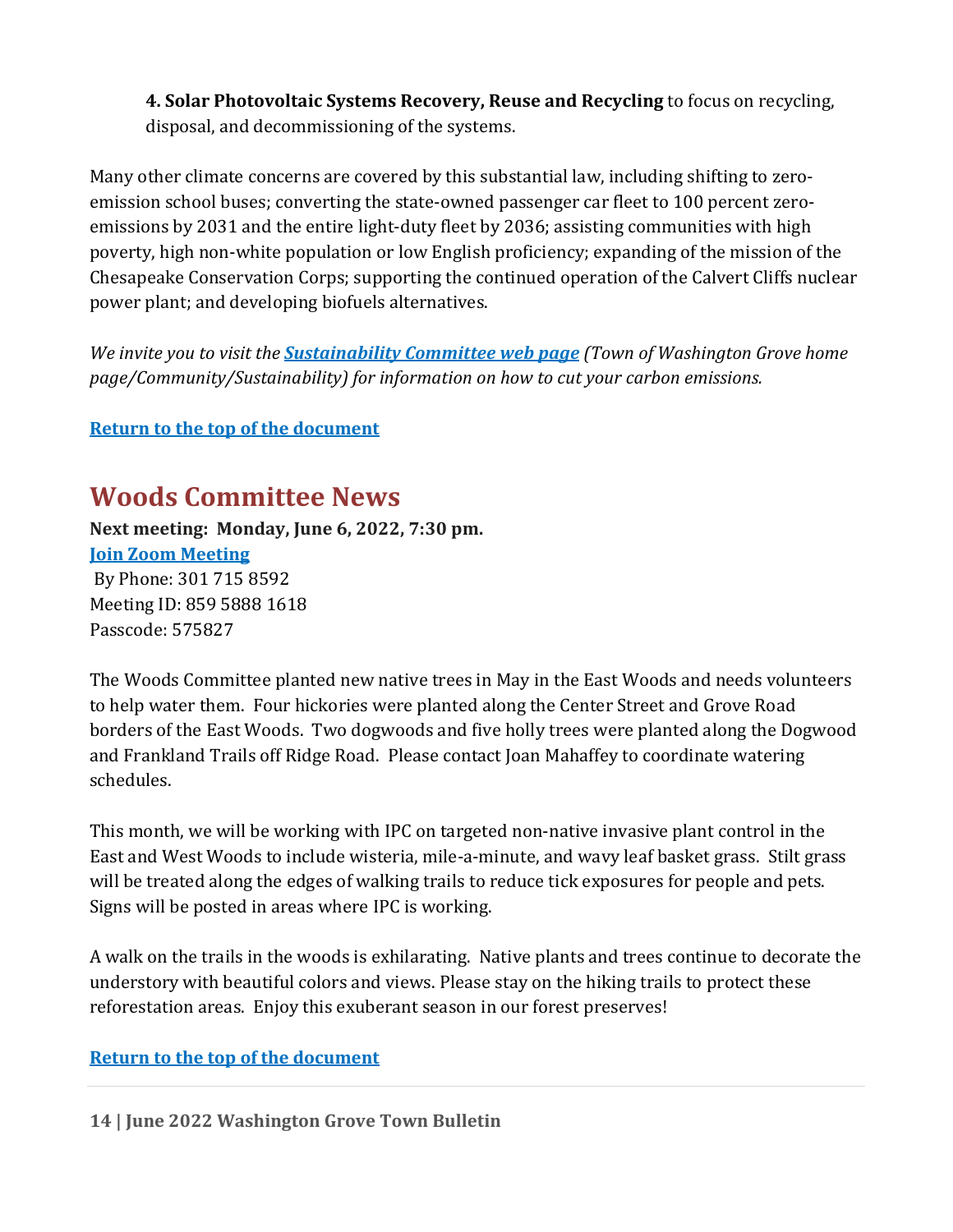# <span id="page-14-0"></span>**News from Other Grove Organizations**

## <span id="page-14-1"></span>**Film Society News**

No news this month!

#### **[Return to the top of the document](#page-0-1)**

## <span id="page-14-2"></span>**Washington Grove Cares News**

No news this month!

#### **[Return to the top of the document](#page-0-1)**

## <span id="page-14-3"></span>**WG United Methodist Church News**



**Washington Grove United Methodist Church…Please join us at 11:00 AM Sundays**

Please join us on Sunday morning, June 12<sup>th</sup> at

11:00 AM, as we bid Farewell to Pastor Andy Peck-McClain as he moves onto a new church.



For those who want to worship in person, we are meeting at the

church, and we hope you will join us at **11:00 AM** Sunday mornings. For those who are not yet comfortable with in-person, please feel free to joint us over Zoom, on Sunday mornings at 11:00 AM using this link **<https://zoom.us/j/4353137794>** or meeting ID 435 313 7794.

We continue to collect non-perishable food donations to support the St. Martin's food bank. Your contributions can be dropped off on the screened-in porch at Peggy Hansen's house, 201 Chestnut Avenue, in Washington Grove, or bring them when you join us on Sunday morning.

Washington Grove United Methodist Church is a Reconciling Congregation, which means we believe that each person is a precious creation of God and is of sacred worth. We welcome and celebrate persons of every gender identity, racial or ethnic background, sexual orientation, and physical or mental ability into full participation in the life of this faith community. We celebrate the gift of love and affirm all loving relations and marriages.

**Our mission is to follow Jesus, worship God, and provide loving service to our community and the world**.

#### **[Return to the top of the document](#page-0-1)**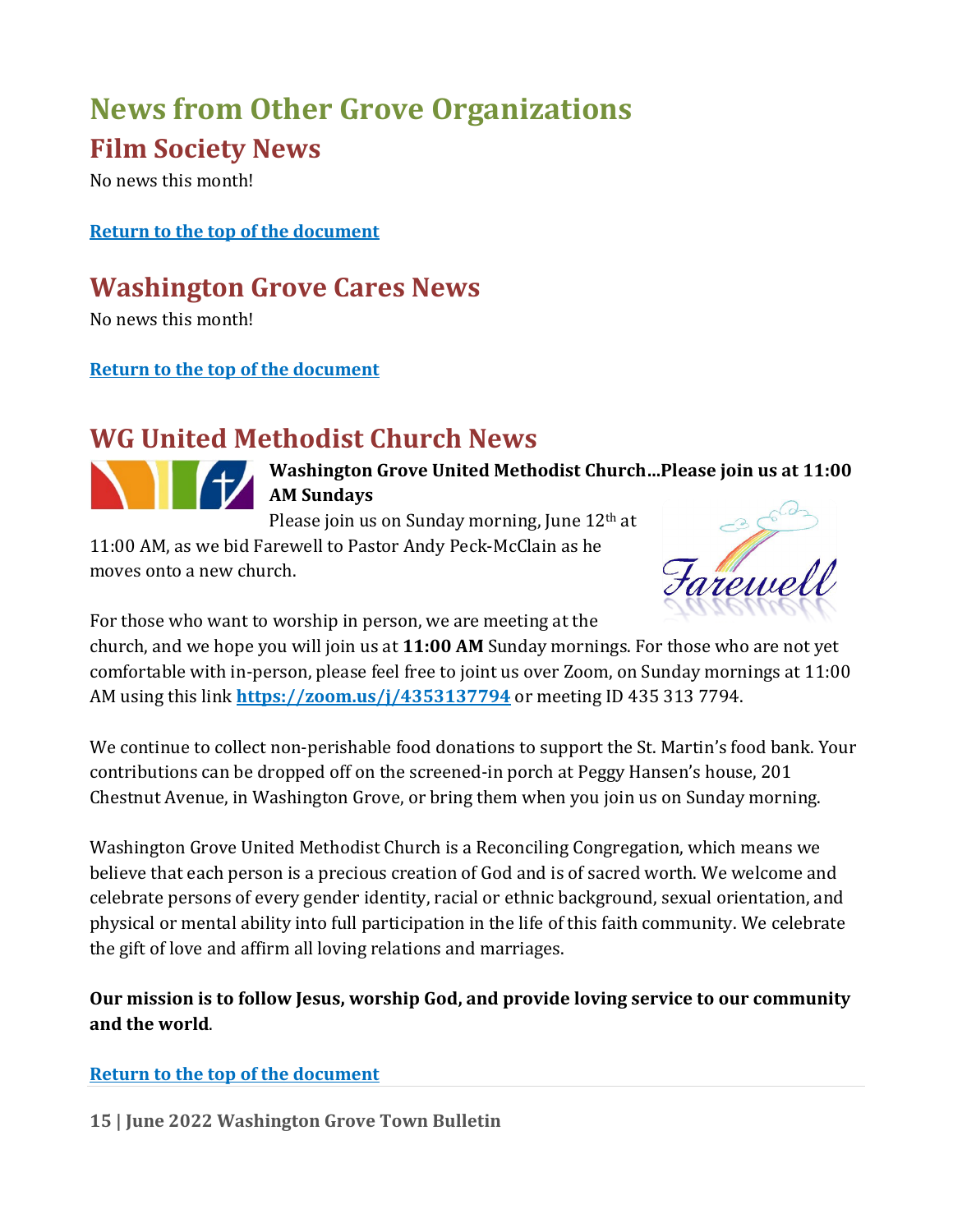## <span id="page-15-0"></span>**Woman's Club News**

#### **Upcoming Events**

#### **Coffee and Donuts on the Porch**

#### **Saturday June 4, 2022 from 9:30 to 12:00**

For this last of our Spring series of Saturday morning Coffee and Donuts, we're asking you to GET a donut, and GIVE a child a birthday gift! (The 'give' is optional.)

The parents of the seven families the WCWG supports in Montgomery County Housing Coalition's permanent housing program need our help to be able to give birthday presents to their children. It means so much to the parents to know that their children have birthday presents!

Please consider bring an unwrapped gift to support this effort. There are 15 children in all: Girls – ages 2, 5, 7, 9, 14, 15 (2) & 17; and Boys – ages 3, 6, 10, 14, 16 & 18 (2). We suggest toys or clothes for the younger children, clothes and gift cards for teenagers, and games and books for all ages. If you'd rather donate funds, we'll direct them specifically to this purpose and do the shopping for you!

If you can't join us on Saturday, you can also drop off your gifts at Wendy Weisbard's porch at 119 Grove Road.

#### **Outreach Programs**

#### **June Ice Cream Graduation Party for Seneca Heights Apartments**

#### **To be Delivered to Seneca Heights Family Shelter on Friday June 17th**

This year we will continue our tradition of providing ice cream so that all the residents of the Seneca Heights Apartments can throw an end-of-school party for the kids living there.

These kids have worked hard while overcoming challenges, so we like to provide gifts for those graduating from kindergarten, elementary school, middle school, and high school. Although we don't stay to join in the party, the residents are always waiting for our arrival  $\circledcirc$ .

#### **Monthly Meals for Priscilla's House**

#### **The First Wednesdays of the Month**

One of our most popular programs this year has been providing meals for the 9 residents and staff of Priscilla's House on the first Wednesday of every month, including one resident who is a vegetarian, but eats fish. We still need volunteers for **October, November,** and **December**.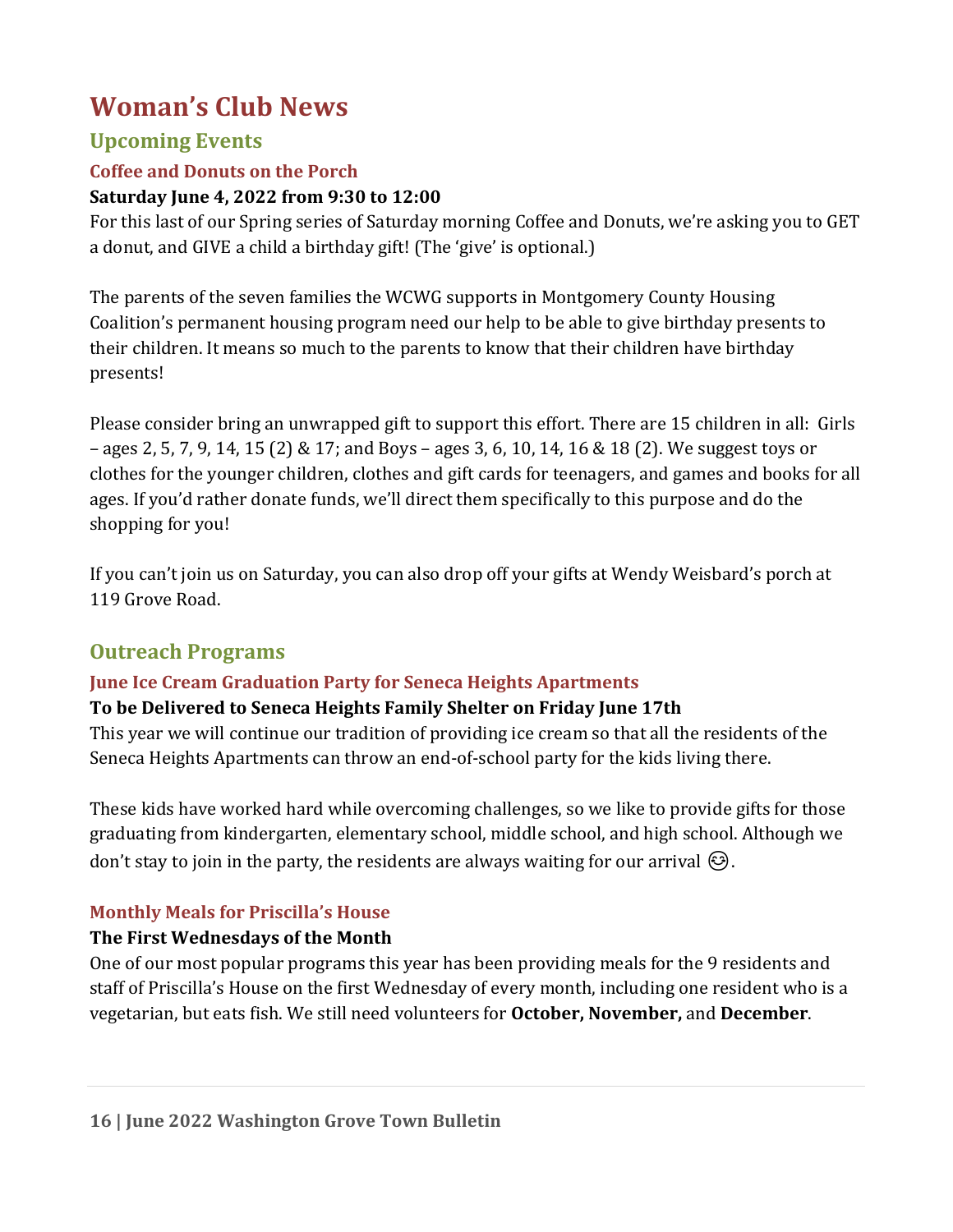We've had individuals, families and groups of friends, volunteer to make a main course, a side dish, a dessert and to deliver the meals. **[If you would like to take part in this program and](https://www.signupgenius.com/go/10c0f49a8a92da2fdc43-womens)  [provide a meal for these women, you can sign up here.](https://www.signupgenius.com/go/10c0f49a8a92da2fdc43-womens)**

#### **Helping Archways Kids and Their Families**

The seven Archways families always need non-Snap necessities and now, with school ending for the summer, their school lunches won't be provided, so there's a greater need for things like peanut butter, boxes of mac and cheese and similar shelf-stable foods. Also, snacks would be very welcomed during the summer months.

Thanks to your generous contributions, every month we've been able to provide these families boxes of food, non-snap items, and other supplies.

We also make sure that the parents have birthday gifts to give their children, so please try to support our **GET a Donut and GIVE a Gift** drive on Saturday, June 4th. We can't provide birthday cakes, so we purchase things like birthday cake flavored peeps, candy kisses, Oreos, and even birthday cake marshmallows to go with the presents. Anything birthday flavored is great.

It means so much to the parents to know that their children have birthday presents! These gifts come out of our limited funds, so any contributions towards them would be especially appreciated.

#### **Our Club Helps Out Where SNAP (Supplemental Nutrition Assistance Program) Leaves Off**

As the needs of those around us continue, our Club is collecting some of the much-needed items that SNAP (formerly Food Stamps) doesn't pay for. SNAP does not pay for things like Similac, Pedialyte, diapers and diaper wipes, laundry detergent, toilet paper, deodorant, feminine hygiene products and hand sanitizer, to name a few things.

#### **Our Outreach Programs can only happen with the continued support of our Little Town with the Big Hearts.**

#### **Where to Drop Off Your Donations**

All donations can be dropped off either in the box on the Clubhouse porch or on Wendy Weisbard's porch at 119 Grove Road. Monetary donation checks should be made-out-to the Woman's Club (WCWG) with a notation in the Memo if you want the money to go towards a specific project, such as:

- *Ice Cream Graduation Party*
- *Snap Plus*
- *Archways or other Shelter Projects*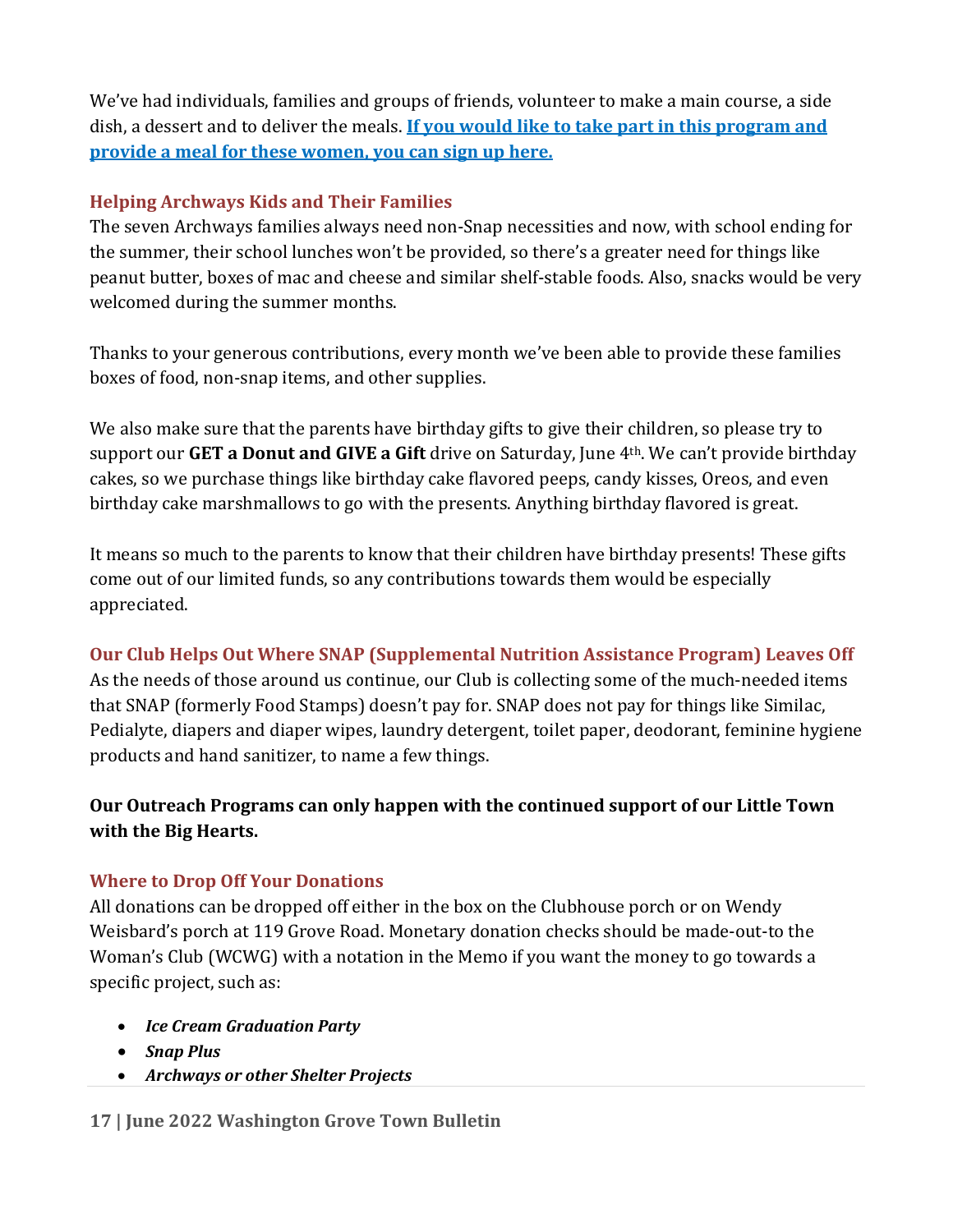Follow The Woman's Club of Washington Grove:

- **[on FaceBook](https://www.facebook.com/groups/4521706917897331)**,
- on Instagram at **@wgwomansclub**,
- and on **[the Town's website](https://washingtongrovemd.org/community/social-recreational/womans-club/)** to learn about our special events**.**

**[Return to the top of the document](#page-0-1)**

## <span id="page-17-0"></span>**Other Notices Memorial Service to Celebrate the Life of Cathy Winter Staneck**

June 11, 2022, 4:00 pm Washington Grove Methodist Church

Reception immediately following McCathran Hall

**All are welcome.**

#### **[View Cathy's obituary.](https://www.gettysburgtimes.com/obituaries/article_7e881b54-2194-5cb4-af73-0314568b7be1.html)**



## **Memorial Celebration of Sarah Margaret Workman Steel**

(June 13, 1933–January 10, 2020)

Sunday, June 12 at McCathran Hall

The children, grandchildren, and family of Sarah Steel, Washington Grove resident for 49 years, warmly invite any and all to join us for a gathering to remember and celebrate her life.

After 1:00, folks may drop by McCathran Hall for informal conversation, coffee, lemonade, and snacks. Also, at 1:00, Lisa/Maggie is planning a procession from our old house to McCathran Hall prior to the formal program, which she invites any who would like to join.

There will be an informal "formal" part of the event from 2:00–3:00. From 300–6:00, there will be even less formal time to visit and share stories, over more coffee and snacks. Please feel free to come for any part of the day.

#### <span id="page-17-1"></span>**[Return to the top of the document](#page-0-1)**